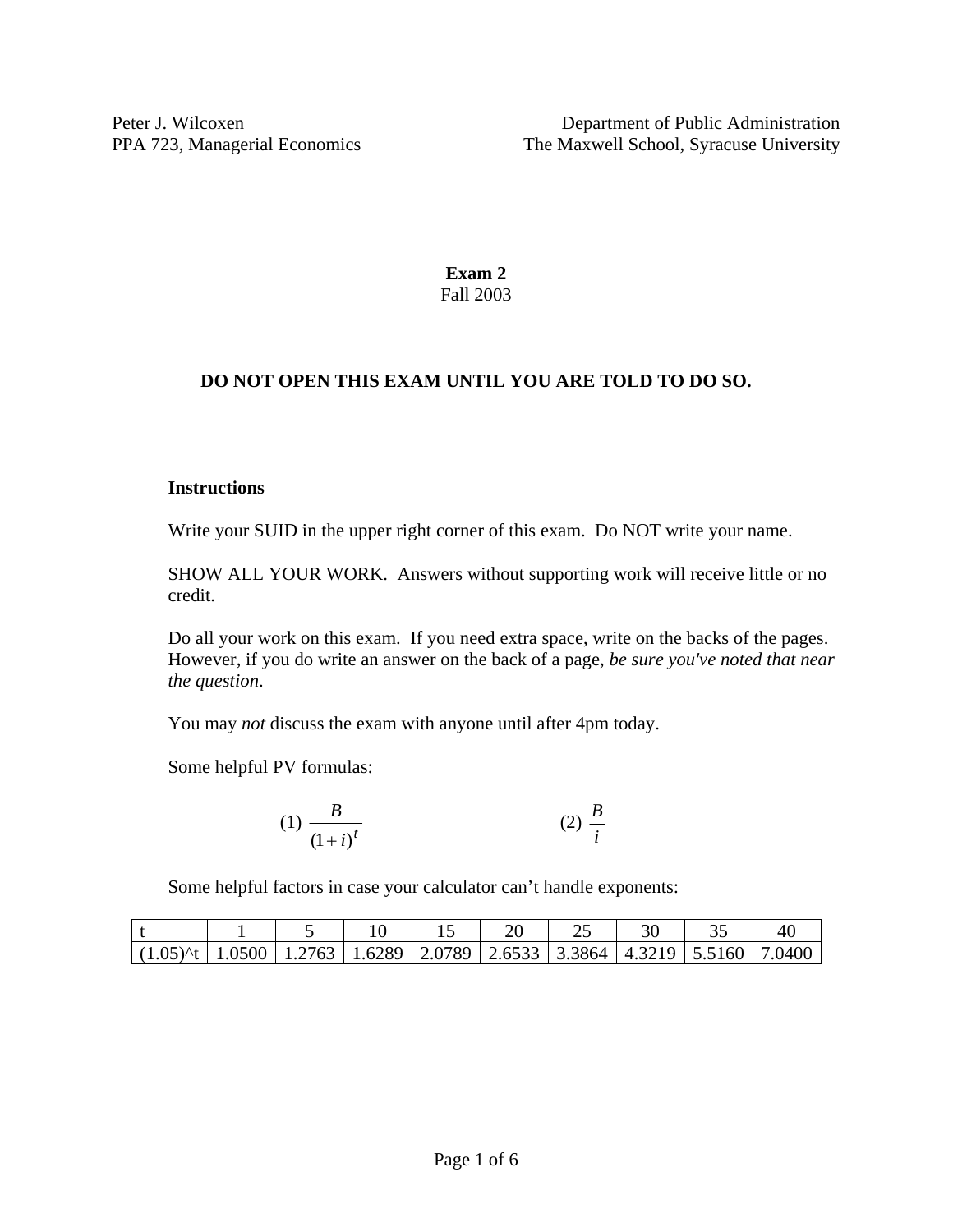What does it mean in economics for someone to have rational preferences? Please explain in detail. Do economists believe that individuals are always rational in all circumstances? Discuss.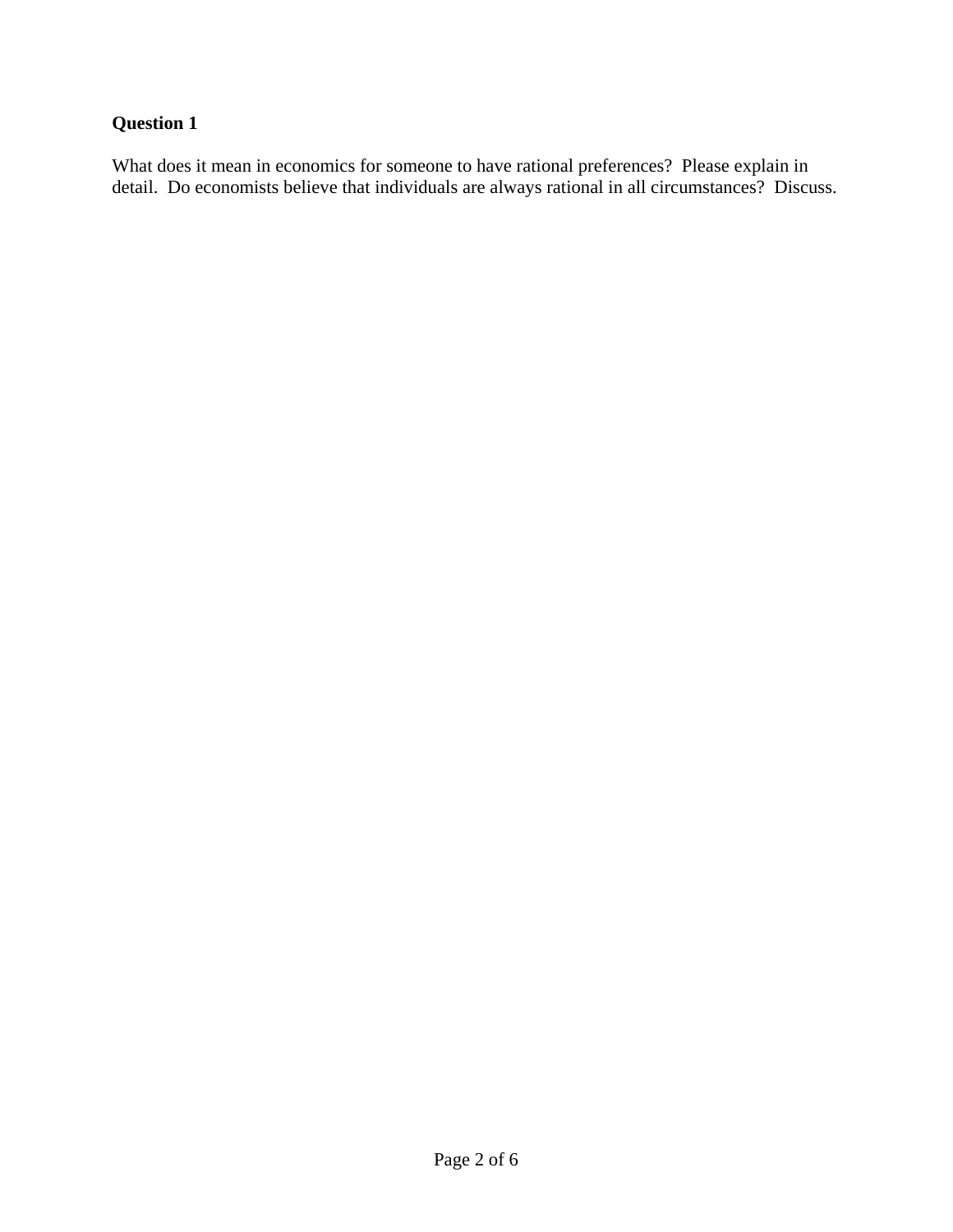Suppose that malaria could be eradicated in a given geographic region by a policy that costs \$300 million a year for 25 years. In addition, suppose that it has been estimated that the benefit of eradication would be \$1 billion a year but the benefits would not commence until the eradication program had been completed. Draw a diagram showing the cash flows associated with this policy and then compute the policy's present value. Based on your results, should the government of the region proceed with the policy? Explain. You may assume the interest rate is 5%.

In setting up this problem, you may assume that the first payment for eradication occurs in year 1 and the last payment occurs in year 25. The first benefit from eradication arrives in year 26. Note that eradication means that the problem has been permanently eliminated.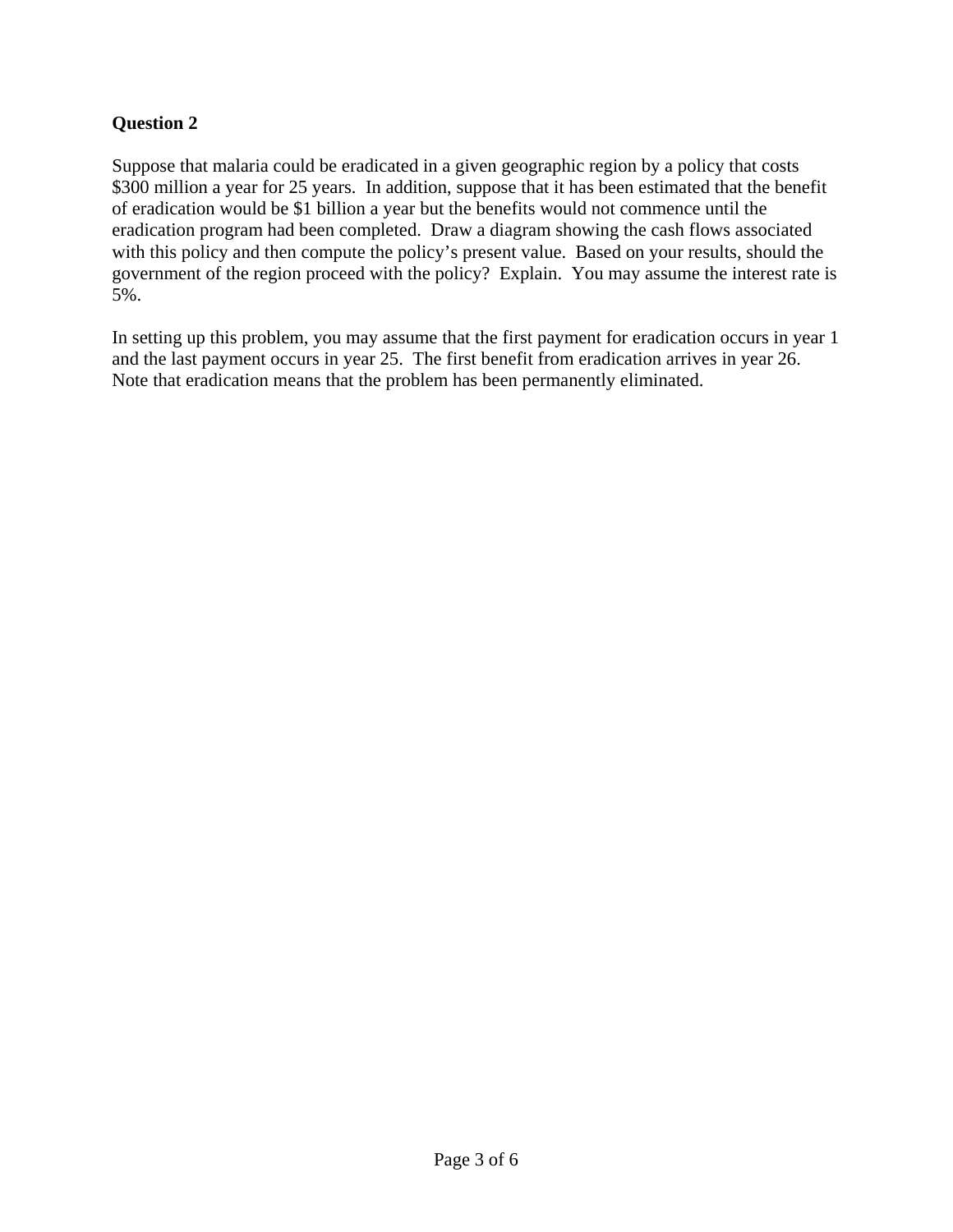For many years the University of Iowa has operated an electronic market where people can buy or sell securities whose value is determined by the outcome of political elections. For example, it is possible to buy a security that will be worth \$1 if Howard Dean wins the Democratic nomination for president; the security will be worth \$0 otherwise. The price of such a security is currently \$0.44.

- (a) Suppose someone buys one unit of the security. What will her *net* payoff be if Dean wins? What will her net payoff be if anyone else wins? Be sure to show your work.
- (b) Suppose the buyer initially has \$100 before buying any Dean securities. Construct a graph showing her consumption in two states of the world: D for "Dean wins" and A for "All other outcomes". Put consumption in state D on the vertical axis. Show the person's endowment and all points that are feasible by buying Dean securities.

(c) The Iowa market is composed of many different buyers and sellers and is likely to be pretty close to risk-neutral overall. If the price of the Dean security is actuarially fair, what is the market's current estimate of Dean's probability of winning the nomination? Be sure to show your work.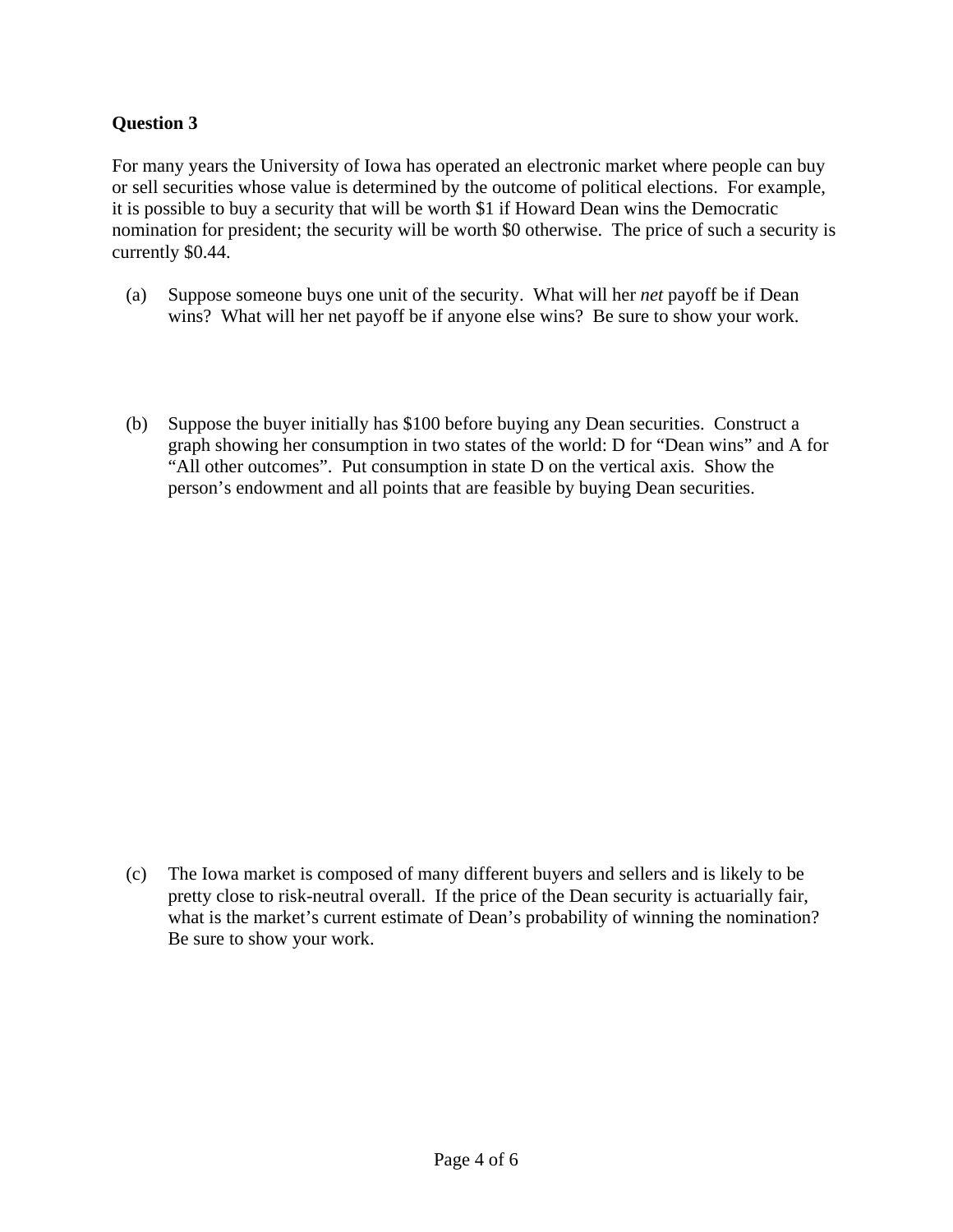A property developer is considering building on a brownfield site. The city is supplying the land for free in order to eliminate the brownfield. However, developer knows that there is a 50% chance the property is contaminated with a pollutant. If the property is clean, it is worth \$4 million. If it turns out to be contaminated, the firm will have to remove the pollutant and the net value of the property will be -\$10 million. You may assume that as soon as the developer buys the property, the uncertainty will be resolved and it will become clear whether the site is polluted.

A test costing \$100,000 is available that could be used *before* buying the property. When pollution is not present, the test never indicates that the site is polluted (that is, it always reports that clean sites are clean). However, when pollution *is* present, the test only detects it 50% of the time. Please construct an appropriate decision tree, label it carefully, and then *calculate the expected value of the test*. Would the developer order the test? Why? Be sure to show all your work.